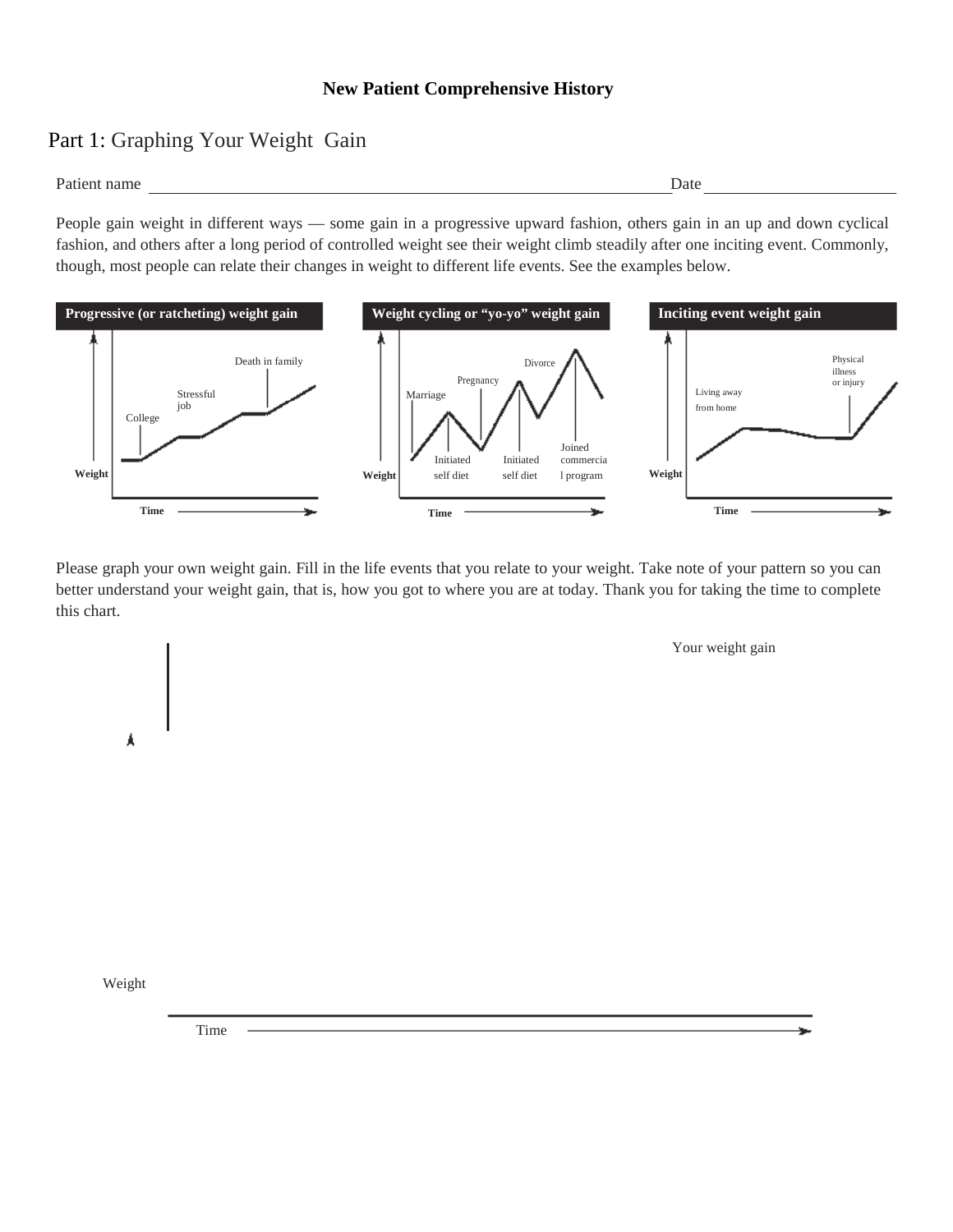## Part 2: Weight Loss Questionnaire

Please complete this questionnaire, which will help you and your physician develop the best management plan for you.

- 1. Is there a reason you are seeking treatment at this time?
- 2. What are your goals about weight control and management?
- 3. Your level of interest in losing weight is:

| Not interested                                              |  | $4 \quad 5 \quad$ | Very interested |
|-------------------------------------------------------------|--|-------------------|-----------------|
| 4. Are you ready for lifestyle changes to be a part of your |  |                   |                 |

| weight control program? |  |  |  |  |  |                 |  |  |
|-------------------------|--|--|--|--|--|-----------------|--|--|
| Not interested          |  |  |  |  |  | Very interested |  |  |

Not interested 1 2 3 4 5 Very interested 6. How much support can your friends provide? Not interested 1 2 3 4 5 Very interested 7. What is the hardest part about managing your weight? 8. What do you believe will be of most help to assist you in losing weight? 9. How confident are you that you can lose weight at this time? Not interested 1 2 3 4 5 Very interested

5. How much support can your family provide?

Weight history

- 10. As best as you can recall, what was your body weight at each of the following time points (if they apply)? Grade school \_\_\_\_\_\_High school \_\_\_\_\_\_\_College \_\_\_\_\_\_\_Ages 20-29 \_\_\_\_\_\_\_\_\_ 30-39 \_\_\_\_\_\_ 40-49 \_\_\_\_ 50-59
- 11. What has been your lowest body weight as an adult? What has been your heaviest body weight as an adult?

12. At what age did you start trying to lose weight?

13. Please check all previous programs you have tried in order to lose weight. Include dates and your length of participation.

| Program                        | Date                                   | Weight (lost or gained)                                                                                               | Length of participation |                |  |
|--------------------------------|----------------------------------------|-----------------------------------------------------------------------------------------------------------------------|-------------------------|----------------|--|
| $\cdot$ TOPS                   |                                        |                                                                                                                       |                         |                |  |
| • Weight Watchers              |                                        |                                                                                                                       |                         |                |  |
| • Overeaters Anonymous         |                                        |                                                                                                                       |                         |                |  |
| • Liquid diets (eg, Optifast)  |                                        | <u> De la Carlo de la Carlo de la Carlo de la Carlo de la Carlo de la Carlo de la Carlo de la Carlo de la Carlo d</u> |                         |                |  |
| • Diet pills: Meridia, Xenical |                                        | <u> 1989 - John Harry Barn, mars and de la partie de la partie de la partie de la partie de la partie de la part</u>  |                         |                |  |
| • Diet pills: phen-fen, Redux, | <u> 1989 - Alexandr Alexandr III (</u> |                                                                                                                       |                         |                |  |
| • NutriSystem / Jenny Craig    |                                        |                                                                                                                       |                         |                |  |
| • OTC diet pills               |                                        |                                                                                                                       |                         |                |  |
| • Obesity Surgery              |                                        |                                                                                                                       |                         |                |  |
| • Registered Dietitian         |                                        |                                                                                                                       |                         |                |  |
| • Other                        |                                        |                                                                                                                       |                         |                |  |
|                                |                                        | 14. Have you maintained any weight loss for up to 1 year on any of these programs?                                    | Yes                     | No.            |  |
|                                |                                        | 15. What did you learn from these programs regarding your weight?                                                     |                         |                |  |
|                                |                                        | 16. What did not work about these programs?                                                                           |                         |                |  |
| Which ones or in what way?     |                                        | 17. Have you been involved in physical activity programs to help with weight loss?                                    | Yes                     | N <sub>0</sub> |  |